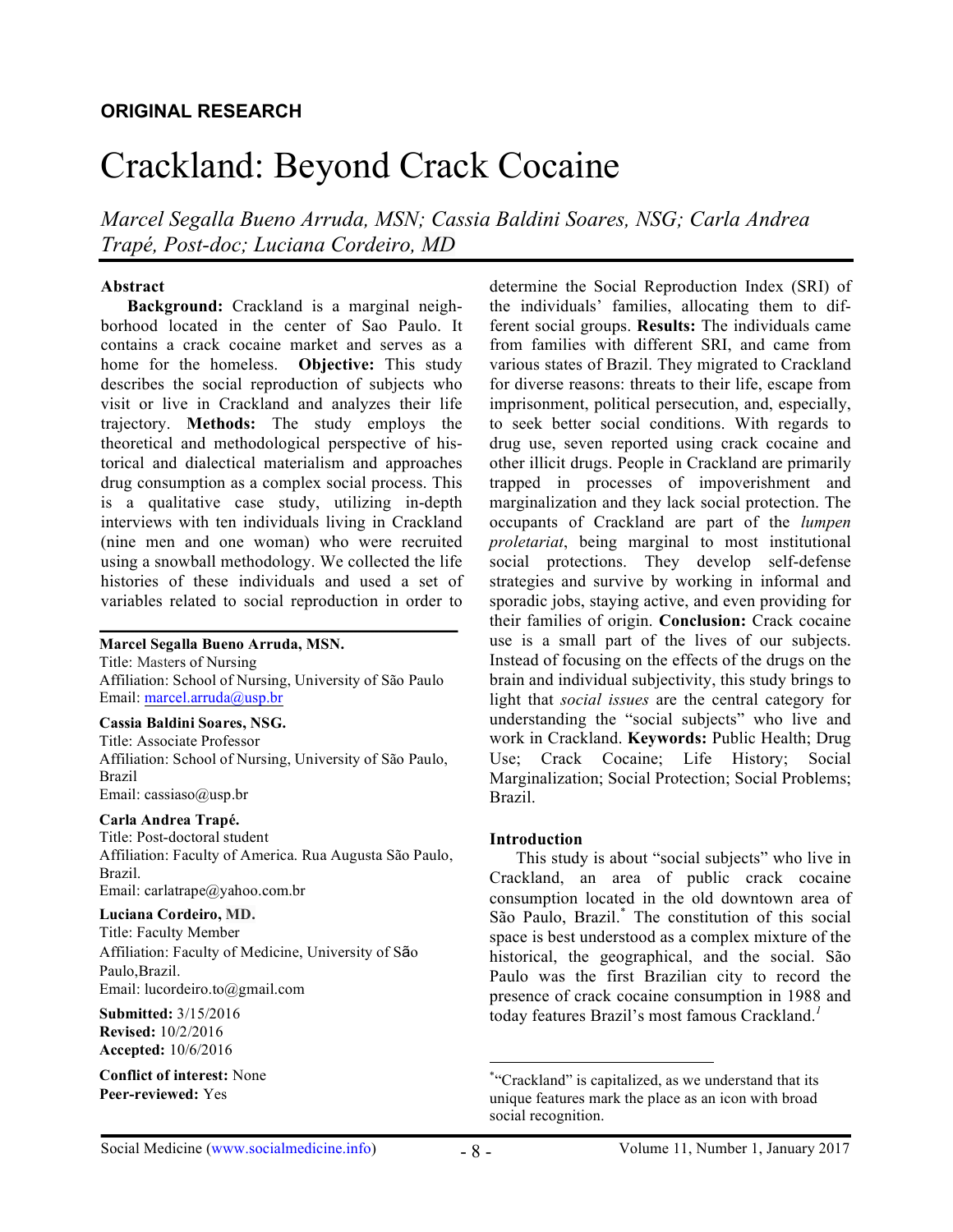The development of São Paulo's Crackland has been marked by distinct cycles. First, it was an area of grasslands and wetlands. Then it became an area where the wealthy of the city resided. Eventually, it degraded to its current social constitution.

For a long time, the area now known as Cracktown was an unused state property; it only became part of São Paulo after 1867, when the Luz railway station began operations. The São Paulo Railway linked the countryside to the port of Santos. From the early 20th century on, the elite began to flee the neighborhood. They migrated to emerging neighborhoods to the south and west of the city, fleeing from the recurring flooding of two important rivers: the Tietê and the Tamanduateí.*2-5*

The migration of the elite led to diversification in the region. Various social groups occupied the territory, and in the mid-20th century, the region started to deteriorate with the development of slums and increasingly precarious conditions of social reproduction.† Impoverished people and indigents began to gather in the area, living in slums and clandestine flophouses and working in informal jobs. Beginning in the 1980s, the area becomes a major center for crack cocaine consumption*. 6*

Data from surveys conducted by the Economic Research Institute Foundation*<sup>7</sup>* document that the highest concentration of homeless people occurs in the central region of São Paulo within which Crackland sits. Most people living on the streets (74%) say they consume alcohol and/or other drugs or both. Among young people aged to 18 to 30 years, alcohol and drug consumption is as high as 80%. Among older individuals, alcohol is the most commonly used substance (65%). A study by

Varanda et. al. *<sup>8</sup>* questioned the conclusion that people ended up on the streets as a consequence of drug use; in most cases the reverse occurred: people became substance abusers while on the streets. Their reasons for consumption were actually the same reasons that led them to live on the streets: the difficulty of staying in the labor market, lack of social protection, and other factors such as poverty, domestic violence, child labor, neglect, and imprisonment.

Recent research estimates that about 80% of Brazilian crack cocaine consumers use this drug in public spaces of social interaction.*<sup>9</sup>* The typical consumer is a young man, with little formal education, unemployed, without fixed income, and usually living on the streets.*<sup>9</sup>* Rui describes Crackland as a "huge market, inside of which crack cocaine is bought, sold, exchanged, negotiated and, essentially, exploited."  $^{10,p72}$ 

Drug use is not the only reason for the high number of people living on the streets and the precarious job market in central São Paulo; real estate speculation also plays an important role in Crackland. Many properties have been expropriated by the government to make way for a new urban plan – the Nova Luz project – which is led by a consortium of construction companies headed by Cia City. Cia City has been involved in real estate speculation since the early 20th century.<sup>11</sup> Property speculation has a large impact on many policies, programs, and actions in the public sphere, including the health sector. It can ultimately trigger public health efforts to remove poor and troubled people from the area.

The *social issue*, following Netto*<sup>11</sup>*, is considered to be the set of political, social and economic problems imposed by the emergence of the working class on the course of capitalist society, and it is thus deeply linked to the conflict between capital and labor. "Social subject" refers to an individual's property of being located in history and conditioned by social formation. "All social and cognitive processes do have a meaning which is indeed 'constructed' by the subject, but the subject is a *social* subject, rather than an individual, and his or her activity is socially and historically conditioned." *(13)*

The fundamentals of historical and dialectical materialism support an understanding of the phenomenon of drug use as a social process and allow the development of a theoretical framework to explain drug consumption in the present based on

 <sup>†</sup> Social reproduction according to Campaña (1997, p.  $133$ <sup>3</sup> is "the entire social life characterized by the ways of working and consuming, by the relations that human beings establish with each other to produce social life, by the way in which they transform nature, the way in which they distribute and exchange socially produced goods, the institutions they generate, and the level of awareness and organization they achieve. Critical (or social) epidemiology (Breilh, 2015)*<sup>4</sup>* has adopted this concept to analyze social inequalities. Basically, it provides practical support for the establishment of relationships between different health-disease profiles and the material life conditions of individuals, families, and social groups. It is based on the assumption that variables related to ways of producing and consuming have the potential to reveal the social belonging of individuals, families and social groups when analyzed articulately. *5*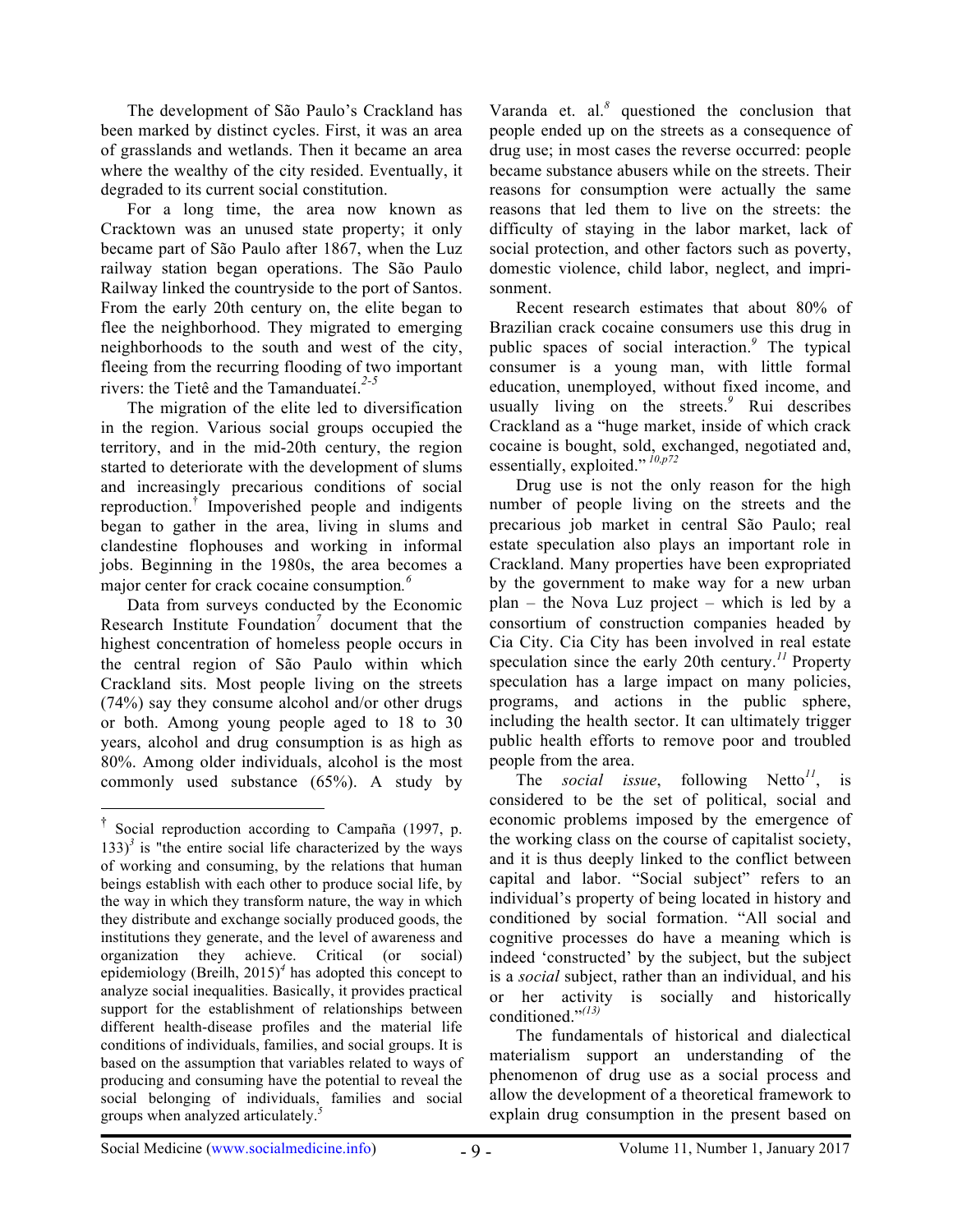structural determination and the mediation of social dynamics inherent in the current model of capitalist accumulation.*<sup>14</sup>* We assume that people in Crackland are part of marginalized social groups. Marginalization is an attribute of the *social issue* and shows the inability of the poorest strata of the working class to access socially produced assets, especially urban infrastructure. This population is involved with drugs in some way, as shown by an evaluation of a harm reduction unit that reaches out to people working in the streets in the São Paulo metropolitan area.*<sup>15</sup>*

It is in this context that one can speak of "social subjects" who join Crackland. Our assumption is that Crackland is a consequence of the *social issue* and houses part of the *lumpen proletariat*, given their condition of social marginalization. We chose to capture their individual stories in order to identify their class of origin, their current condition, and the common traits that keep people in a space of social invisibility,

# **Research Question**

This study was designed to: a) characterize the social reproduction of subjects who visit or live in Crackland; b) analyze the life trajectory of these persons.

# **Materials and Methods**

This research analyzes ten case studies. Data was collected in Crackland in November and December of 2013. As a health worker well acquainted with Crackland, the lead investigator took an ethnographic approach to contact the participants, mostly on the streets. Interviews were conducted in commercial establishments in the area with the permission of the owners.

The snowball strategy was used to establish new contacts based on the social relations of the participants. Ten interviews were carried out with nine men and one woman.

Semi-structured interviews were used with closed questions about social reproduction variables and open questions about the lives of the subjects in Crackland, their social relations, and the use of crack cocaine. Life histories of the participants were explored using open-ended questions*<sup>16</sup>* in order to understand changes that occurred in the work and life of research participants.

Analysis of data followed the general precepts of dialectical methodology. To bring out the essential categories necessary to understand the

paths that led the subjects to Crackland we employed content analysis<sup>17</sup> of qualitative data from the life histories, as well as the social reproduction index  $(SRI)^5$  to classify the families of origin of participants.

The social reproduction index (SRI) is a classification of individual families developed by Trapé to place families into one of four social groups  $(I, II, III, IV)$ <sup>5</sup> It uses a standardized set of variables (see Table, page 11) and was administered to all subjects. The SRI relies on *production variables*, which refer to the householder, and *consumption variables*, which refer to the whole family. The table shows the variables and their assigned weight (A to I). These weights are analyzed by pre-determined equations and used to classify each family in one group with Group I being the most stable and Group 4 the least stable.

# **Ethical Aspects**

The project was approved by the Research Ethics Committee of the School of Nursing, University of São Paulo, in accordance with the *Resolution 466. <sup>18</sup>* All participants signed a Free and Informed Consent form and confidentiality was ensured.

# **Results**

The participants' families of origin were placed in different social groups using the SRI. It is not possible to generalize the SRI results to the entire group of people who make up Crackland, since no procedures were used to obtain a representative sample. Likewise, subjects presented to the researcher based on their social circle, thus making them part of the same relationship group with its own criteria for accepting members.

# *Group 1*

The families of origin of two subjects were classified in this group, which was defined as having the greatest stability of social reproduction. These families were characterized by the following features: access to basic sanitation, home ownership, skilled labor by the householder, and access to various forms of leisure.

It might be supposed that people from families with stable conditions of social reproduction ended up in Crackland because of crack cocaine use. However, information collected in the interviews revealed important social features for understanding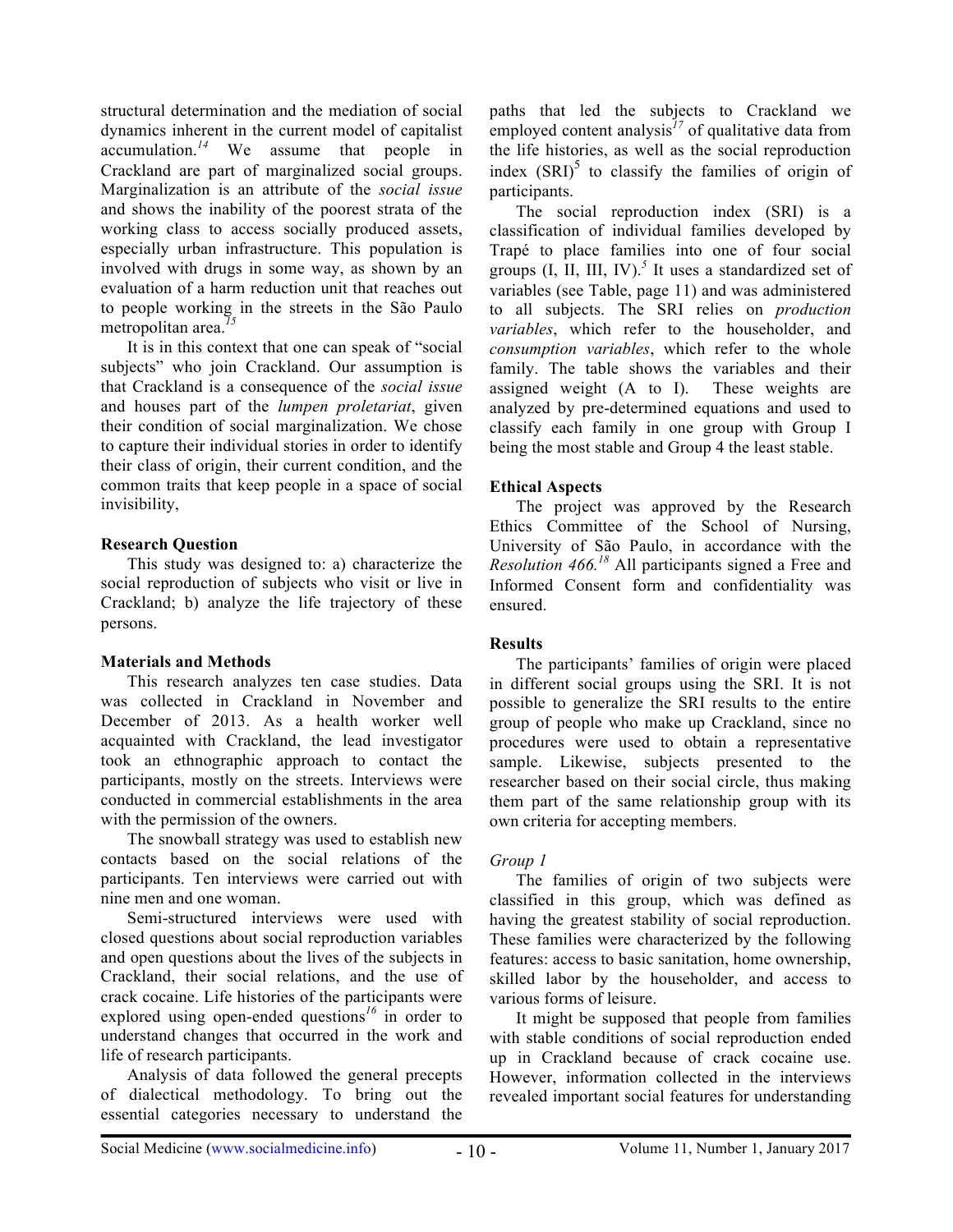| Table: Components of the SRI (Social Reproduction Index)*                                            |                            |                                                                                                  |                            |
|------------------------------------------------------------------------------------------------------|----------------------------|--------------------------------------------------------------------------------------------------|----------------------------|
| <b>Variables Related to Production</b>                                                               |                            |                                                                                                  |                            |
| <b>Dimensions</b>                                                                                    | <b>Assigned</b><br>weights | <b>Dimensions</b>                                                                                | <b>Assigned</b><br>weights |
| <b>Technical preparation for current job</b>                                                         | (A)                        | <b>General Services Occupation</b>                                                               |                            |
| No                                                                                                   | $\boldsymbol{0}$           | informal sector wage earner, house<br>$\bullet$<br>worker, freelancer                            | 11                         |
| Yes                                                                                                  |                            | single task job, unemployed<br>$\bullet$                                                         | 10                         |
| <b>Occupations</b>                                                                                   | (B)                        | retired, pensioner, out of work due illness<br>$\bullet$<br>and employer or formal sector worker | 12                         |
| <b>Poorly Defined Occupation</b>                                                                     |                            | <b>Unskilled Labor</b>                                                                           |                            |
| informal sector wage earner, house<br>$\bullet$<br>worker, freelancer                                | $\overline{2}$             | informal sector wage earner, house<br>$\bullet$<br>worker, freelance                             | 14                         |
| single task job, unemployed                                                                          | $\mathbf{1}$               | single task job, unemployed<br>$\bullet$                                                         | 13                         |
| retired, pensioner, out of work due<br>$\bullet$<br>illness, and employer or formal sector<br>worker | 3                          | retired, pensioner, out of work due illness<br>$\bullet$<br>and employer or formal sector worker | 15                         |
| <b>Support Activities</b>                                                                            |                            | <b>Semiskilled labor</b>                                                                         |                            |
| informal sector wage earner, house<br>$\bullet$<br>worker, freelance                                 | 5                          | informal sector<br>$\bullet$<br>wage<br>earner, house<br>worker, freelancer                      | 17                         |
| single task job, unemployed<br>$\bullet$                                                             | $\overline{4}$             | single task job, unemployed<br>$\bullet$                                                         | 16                         |
| retired, pensioner, out of work due<br>illness and employer or formal sector<br>worker               | 6                          | retired, pensioner, out of work due illness<br>$\bullet$<br>and employer or formal sector worker | 18                         |
| Works in an office                                                                                   |                            | <b>Trained Professional</b>                                                                      |                            |
| informal sector wage earner, house<br>$\bullet$<br>worker, freelance                                 | 8                          | informal sector<br>wage<br>earner, house<br>$\bullet$<br>worker, freelancer                      | 19                         |
| single task job, unemployed<br>$\bullet$                                                             | $\overline{7}$             | single task job, unemployed<br>$\bullet$                                                         | 20                         |
| retired, pensioner, out of work due<br>$\bullet$<br>illness and employer or formal sector<br>worker  | 9                          | retired, pensioner, out of work due illness<br>$\bullet$<br>and employer or formal sector worker | 21                         |
| <b>Planning and Organization</b>                                                                     | 22                         | <b>Businessman, Director, Manager</b>                                                            | 23                         |
| <b>Variables related to Consumption</b>                                                              |                            |                                                                                                  |                            |
| <b>Residence ownership?</b>                                                                          | (C)                        | Access to sewage public service?                                                                 | (F)                        |
| Ceded, Other<br>$\bullet$                                                                            | $\boldsymbol{0}$           | N <sub>o</sub><br>$\bullet$                                                                      | $\bf{0}$                   |
| Rental<br>$\bullet$                                                                                  | $\mathbf{1}$               | Yes<br>$\bullet$                                                                                 | 1                          |
| Mortgage                                                                                             | $\overline{c}$             | Go to church for leisure?                                                                        | (G)                        |
| Ownership (Regular or Irregular)                                                                     | 3                          | N <sub>o</sub><br>$\bullet$                                                                      | $\boldsymbol{0}$           |
| <b>Receive water bill?</b>                                                                           | (D)                        | Yes<br>$\bullet$                                                                                 | 1                          |
| N <sub>o</sub>                                                                                       | $\boldsymbol{0}$           | Pay municipal residential tax?                                                                   | (H)                        |
| Yes                                                                                                  | $\mathbf{1}$               | N <sub>o</sub><br>$\bullet$                                                                      | $\mathbf{0}$               |
| Receive energy bill?                                                                                 | (E)                        | Yes<br>$\bullet$                                                                                 | 1                          |
| N <sub>o</sub>                                                                                       | $\boldsymbol{0}$           | Number of bedrooms in the house?                                                                 | (I)                        |
| Yes                                                                                                  | $\mathbf{1}$               | $\bullet$<br>$\mathbf{0}$                                                                        | $\boldsymbol{0}$           |
|                                                                                                      |                            | $\bullet$<br>1                                                                                   | $\mathbf{1}$               |
|                                                                                                      |                            | $\overline{2}$<br>$\bullet$                                                                      | $\overline{2}$             |
|                                                                                                      |                            | 3 or more<br>$\bullet$                                                                           | $\overline{3}$             |
| Source: Trapé, 2011 <sup>5</sup>                                                                     |                            |                                                                                                  |                            |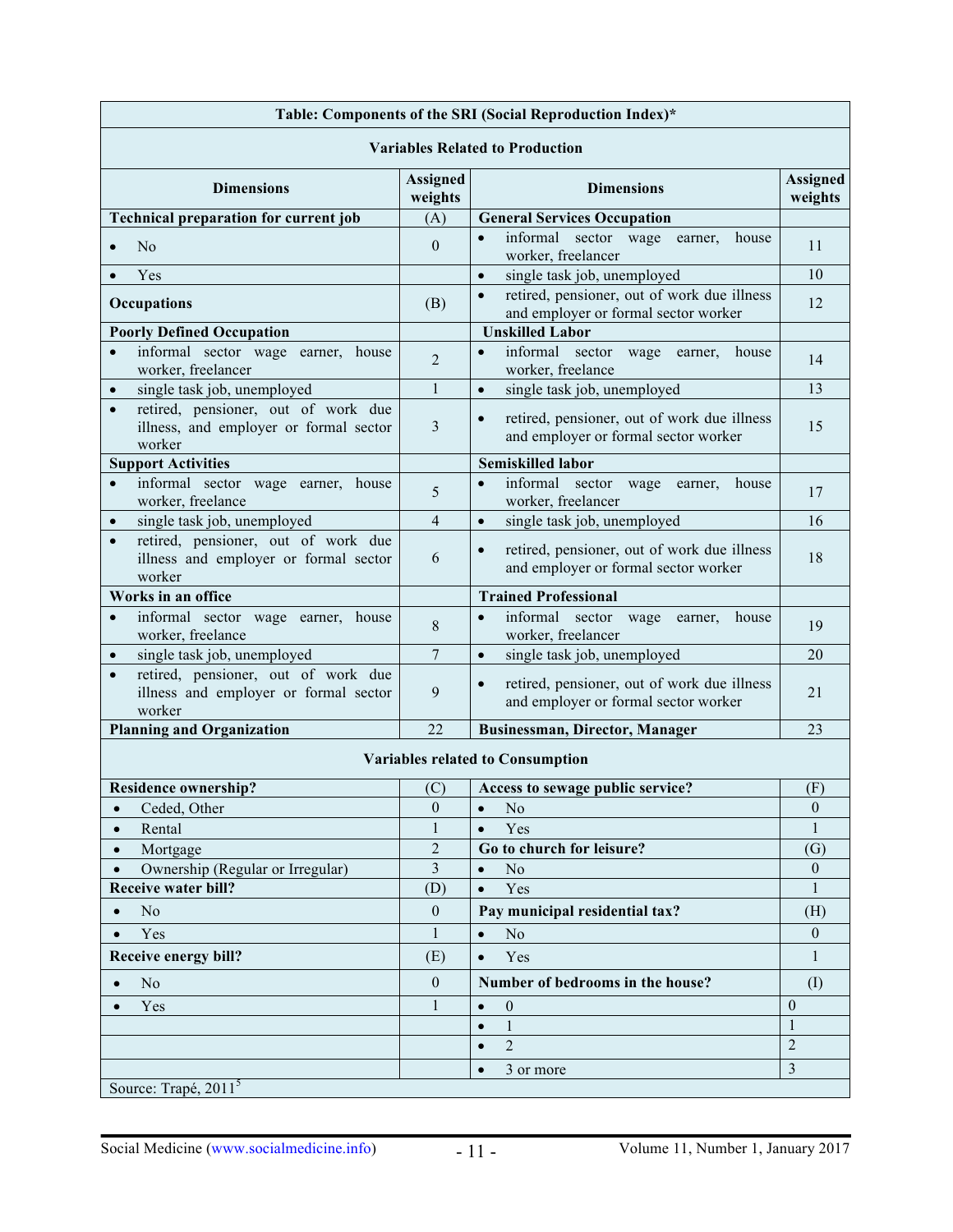how individuals from families with stable patterns of social reproduction could end up in Crackland. These elements are related to the contradictory nature of the Brazilian social protection system, which was decisive for this social group.

In Interview 1, the subject's family of origin was typical for Group 1. However, he had been adopted and this led to significant changes in the social patterns he experienced. Thus, despite being a member of a family with access to goods, he did not experience the usual patterns of socialization and he had difficulty joining the appropriate social group. As he explained:

*I was born in São Paulo. I don't know my biological mother. I was collected by the Guardianship Council and then adopted by a family (...) I studied in a good school, but people called me names such as monkey and mistreated me. So I had to defend myself, right? Nobody wanted to understand my feelings. Then, I lost the will to go to school. I met only another "bro" outside school, who really was a dude. (…) Now I've lost my relationship with my mother (…)(I1)*

The adoptive family and the school institutions were unable to help this boy from a poor background. Consequently, he was discriminated against and marginalized. The school, a socializing agency, proved unable to accept him; on the contrary, his experiences in school forced him to return to his social group of origin. No strategies of solidarity welcomed him and he was not well received in the "good school." He ended by breaking up with a social group with which he had not formed the expected bonds. Thus, the search for a group that might welcome him started very early.

The other individual whose family was classified in Group 1 presented a similar situation of exclusion due in this case to a work accident. The participant's rights were not guaranteed and his medical needs were not met by existing social institutions. He had no personal financial resources to pay household expenses and was blamed for the accident (in which there were other victims). His requests for help were denied. When he violently threatened to take his own life, he was admitted to a ‡

psychiatric unit and was immediately medicated without full evaluation of his condition.

*I had polytrauma. That was back in 1998, I was laid off permanently, I was retired… (...) I called the (…) [company I worked for] and got no response about money or anything. (...) One daywhen the company had already cut off my electricity, I put on my uniform and badge and put 4 liters of gasoline in a backpack. I went in the (…) [company] building (...) I threw gasoline on my body and all over the carpet (...) I said I would set fire to everything. (...) When I surrendered, I ended up in Osasco [a city near São Paulo, Brazil]. I got injections and was hospitalized for 28 days in the (…)[a mental health service]. Finally, I came straight back here [Crackland]. (I2.*

# *Group 2*

The families of five individuals were classified in Group 2. The primary issues in this group were precarious assimilation into the labor market and the occupational history of the heads of the families of origin.

Two of the five subjects showed characteristics that were distinct from the rest of the group. The first had an important history of membership in a left-wing revolutionary group; he reported having been a Popular Revolutionary Vanguard (PRV) militant. He came from a Jewish immigrant family. He reported that his higher education took place in prison while serving a sentence in Carandiru, a former Public Detention House of São Paulo. Through a program in the prison system, he obtained a degree in social communication from a renowned private university. He currently works as journalist.

The second subject was a worker who has been living in Crackland for many years. He had attended school through the sixth grade and is currently owner of one of the hostels rented by the municipal government of São Paulo for street people.

 <sup>‡</sup> Popular Revolutionary Vanguard (PRV) was a radical left-wing Brazilian armed group founded in 1966 that struggled against the military regime of 1964 in Brazil. The PRV sought the establishment of a socialist government in the country. For more information, see:

 $\overline{a}$ Chagas FAG. The Revolutionary Popular Vanguard: dilemmas and perspectives of armed struggle in Brazil - 1968-1971 [Master's degree thesis]. School of History, Law and Social Work, São Paulo State University "Júlio de Mesquita Filho", 2000.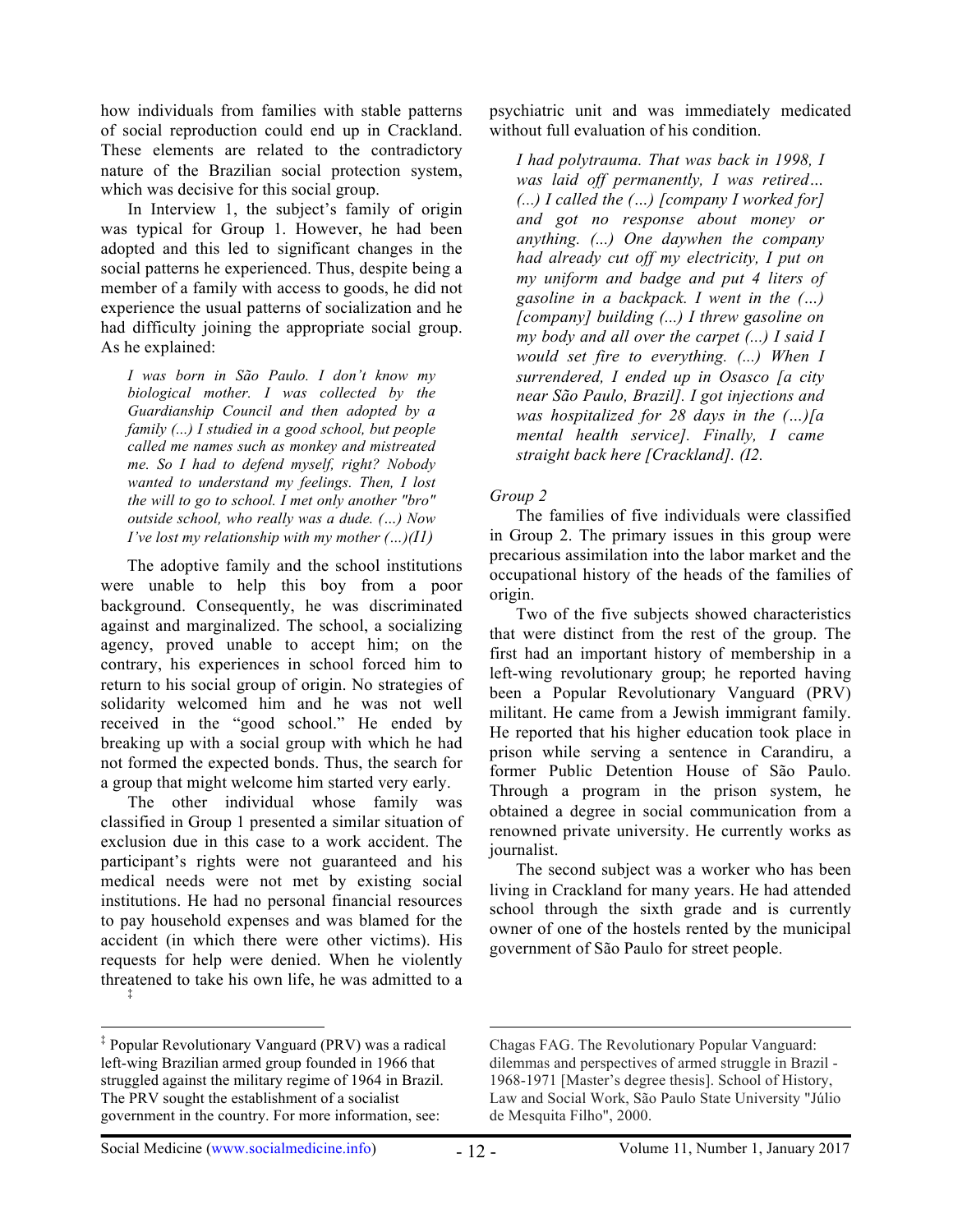It is important to emphasize that these two subjects did not use crack cocaine and had never used it. They live in Crackland because they feel attached to it: it was the first place they came to in São Paulo when they left their hometowns. It is the place that welcomed them.

The other three participants had low-skilled jobs: kitchen helper, recyclables collector, and building electrician.

*(...) as [I collect] it is cardboard, it is very cheap, so I have to work all day long to earn 10 or 20 reales (about US\$5) (I3) Then I worked a little, washing in the kitchen, but I used to stay at night in a shelter with my son (…) (I4)*

I4 discussed the trajectory of his family in their search for a better life.

*My mother was badly injured and, you know, my father came from Ribeirão and he always worked in the fields there, but then they lost the plot where they grew cane. Have you been there? There is a lot of sugar, to [make] alcohol, the city smells of burnt cane. Then my father had to work in the sugar cane plantation, cutting cane. Have you seen what it's like? That's no life, it's death itself standing with the knife in his hand. There I heard talk about crack for the first time, you know? My father always said that it was other workers, just like him, who used it within the sugar cane fields. Seriously! Do you believe it? Then my father decided to leave because that was almost slavery.(I4)*

Three individuals were crack cocaine and cocaine users and reported that they had left their hometowns because of problems with the law. For them Crackland seemed to be an invisible place within which to continue their lives.

*There is nothing good here, the only good thing is that drugs are as easy to get as candy in the market, and also it's good here because no one will ever bother you if you are caring for your things. (I3)*

These interviews show Crackland as a place for social protection in contradictory ways. In this place, you cannot trust anyone, but at the same time, any violent action receives sanctions that provide a sense of security that other territories cannot offer.

*Here I feel safer than in my husband's house. If someone touches me he better have a good reason, otherwise he will have problems... (E4)*

# *Group 3*

No subject's families were classified in Group 3.

# *Group 4*

The families of three individuals were classified in this group, defined as having the least stable patterns of social reproduction. Their families rarely had access to basic sanitation, the household heads had no schooling other than some elementary education, and they all performed domestic work.

These three individuals were from other states: Pará, Rio de Janeiro, and Minas Gerais. Two of the three respondents came to São Paulo to run away from trials in both the traffic and the legal system.

*The relationship with my family is great. I talk to my mother almost every day. But I cannot go back there [Fortaleza]. I have debts with justice (I7).*

*I'll be honest! I came here because I had problems with the one [drug dealer] who controls the slum in Cantagalo. I had to leave because my mother and my brothers did not deserve to suffer because of me. I left quickly and came to where I had relatives, but there they did not welcome me because they knew I ended up working with the drug traffic in Rio and they said that the problem was mine, I had made bad decisions and must pay for them (I8).*

These three people came from homes which did not have access to basic sanitation. There was not even regular sewage disposal in the house. One of the subjects explicitly said he had lived in a slum and assumed the poor conditions of his home of origin.

This group came from families that were already highly impoverished, and despite having their own house (under regular or irregular conditions), they affirmed that they did not pay taxes, as their houses had low value, they lived as squatters, or in houses that were located in unsafe areas.

*I came from Bonsucesso§ , the jobs in the rural area were ending in Paraná, then I*

§ Neighborhood in Rio de Janeiro.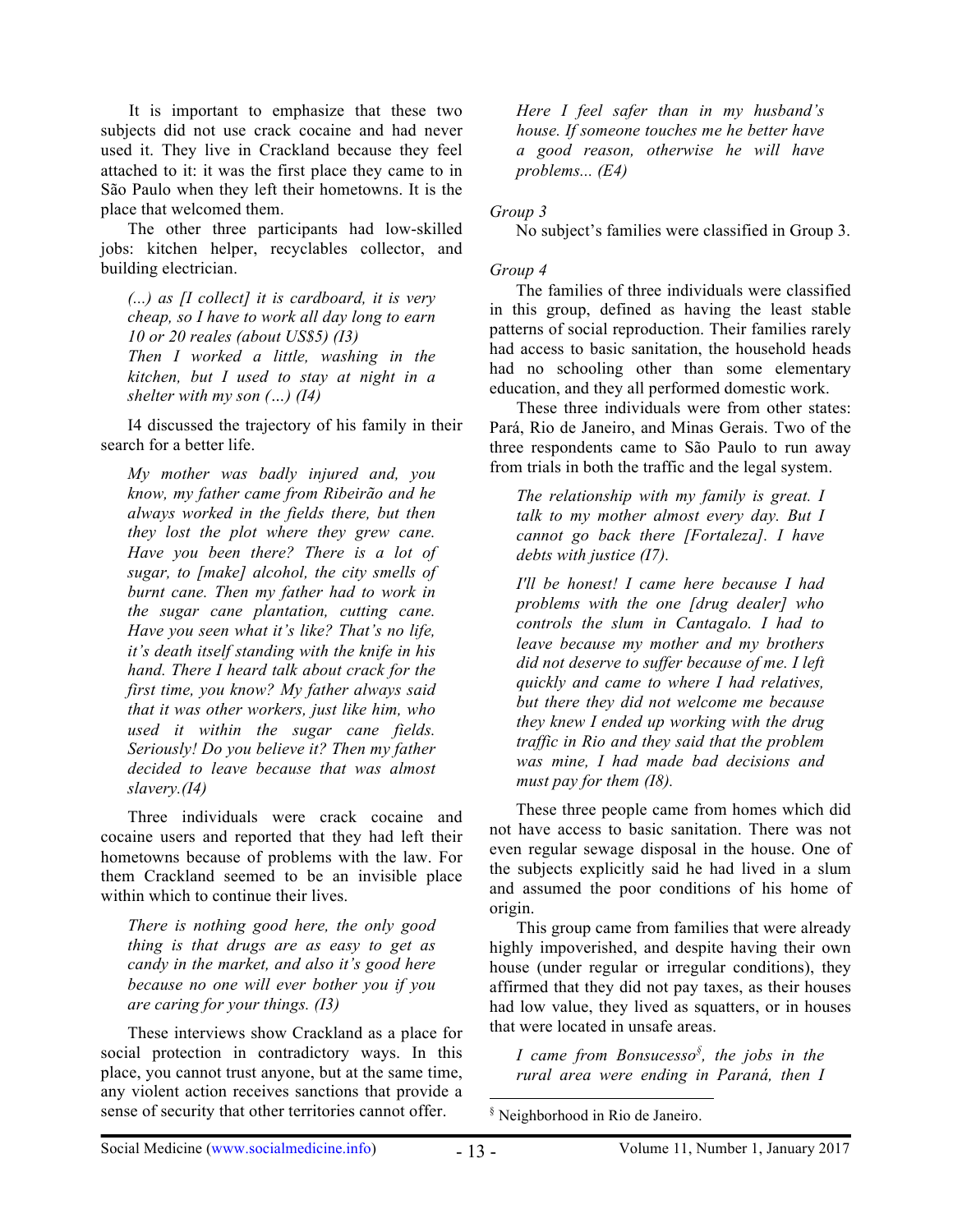*thought - I am not going to work as "boiafria."\*\* I was going to try my luck in São Paulo and I came here. In the beginning, it was very difficult. I arrived at the central bus station and stayed there for forty days, eating banana peels. (I10)*

## **Discussion**

In Group 1, although the families of origin were part of a more stable social group, it became evident a lack of social protection put them into precarious situation; in Group 2, unemployment forced workers into informal and low-skilled work; in Group 4, workers left their original homes to seek better jobs. For them migration was a necessity not a free choice.

The lack of formal jobs that is a central part of the lives of our subjects and most of their families of origin marks them as part of the "superfluous population."*<sup>19</sup>* Since the 1980s, neoliberal economic reorganization has eliminated thousands of formal jobs.*<sup>20</sup>* Not accidentally, this was the same period when Crackland was formed and the first crack cocaine stories emerged from São Paulo. By the middle of the 1990s, Crackland had started to attract media attention.

The current neoliberal conjuncture, characterized by a lack of social protection, makes the "refugees" who land in Crackland components of the surplus work force. They are to be exploited in informal or unhealthy jobs.

Migration toward richer areas is a common occurrence in Brazilian history, and the search for jobs is seen as the most important factor in the migration process. The migration histories of our subjects indicate that they too are seeking social stability.*<sup>21</sup>* In Crackland, this movement is shown explicitly by the significant number of "arriving people." Milton Santos states that territory is neither a neutral factor nor a passive actor. "True schizophrenia is produced, as the places of choice receive and benefit the dominant rationality vectors,†† but also allow the emergence of other ways of life." *22, p39*

The dominant discourse contends that dismissal from work is caused by drug use, especially the use of crack cocaine. It is claimed that removing drugs or drug users from the neighborhood would solve the problem, as affirmed in the literature associated with traditional public health.<sup>1</sup> However, the reality of Crackland is reproduced in many marginalized territories in Brazil, and the war on drugs has changed nothing.

Davis*<sup>23</sup>* analyzes similar situations in many other marginalized areas. He shows that even though many territories have social institutions, they are focused on the development of palliative actions. These programs do not relieve the tension provoked by unemployment; on the contrary, they aggravate those conditions and have created a mass of more than one billion unemployed people in the world. In Brazil, which adopted neoliberalism in the 1990s, one-third of the workforce is unemployed.

Thus, unemployment, firings, and the lack of formal employment are not confined to Crackland. They constitute a structural element of capitalism and affect the entire working class. The restructuring of production has generated an increase in the number of marginalized people, particularly those who reside in areas like Crackland. As a consequence, workers in Crackland do not expect to obtain formal jobs and search for alternatives in the informal field. Informal jobs are one of the issues that lead to insecurity and lack of social protection. It is appropriate to point out that the informal economy employs high numbers of workers in Latin America and is the source of four out of five "jobs."*<sup>24</sup>*

Despite being marginalized in the job market, the *lumpen proletariat* becomes a massive portion

 $\overline{a}$ 

 <sup>\*\*</sup> "Bóia-fria" (cold meal) refers to those rural workers who are hired by the day. They start working very early taking their lunch box to the cane field. There are no facilities to warm a meal.

 $\ddot{\mathbf{r}}$  The author uses the concept of vectors to explain how the actions of the two social classes - dominant and dominated - change in the dispute over territories.

Influenced by world economic dynamics, these forces produce contradictions are expressed in these territories. From this, it is possible to argue that the territory of Crackland, although devalued by its occupation by the socially unprotected population, remains strategic to the city by the geographical centrality. It receives vectors of the fraction of the dominant class associated with real estate speculation This speculative process changes the ways of living of those who inhabit Crackland when real estate begins to explore the territory and pushes drug users to more exposed places where they suffer more intense police action. This forces the creation of new forms of existence in the place where they are unwanted, but from where they do not wish to leave. Therefore permanent conflict is established in opposition to the rationality of the vectors produced by the dominant class.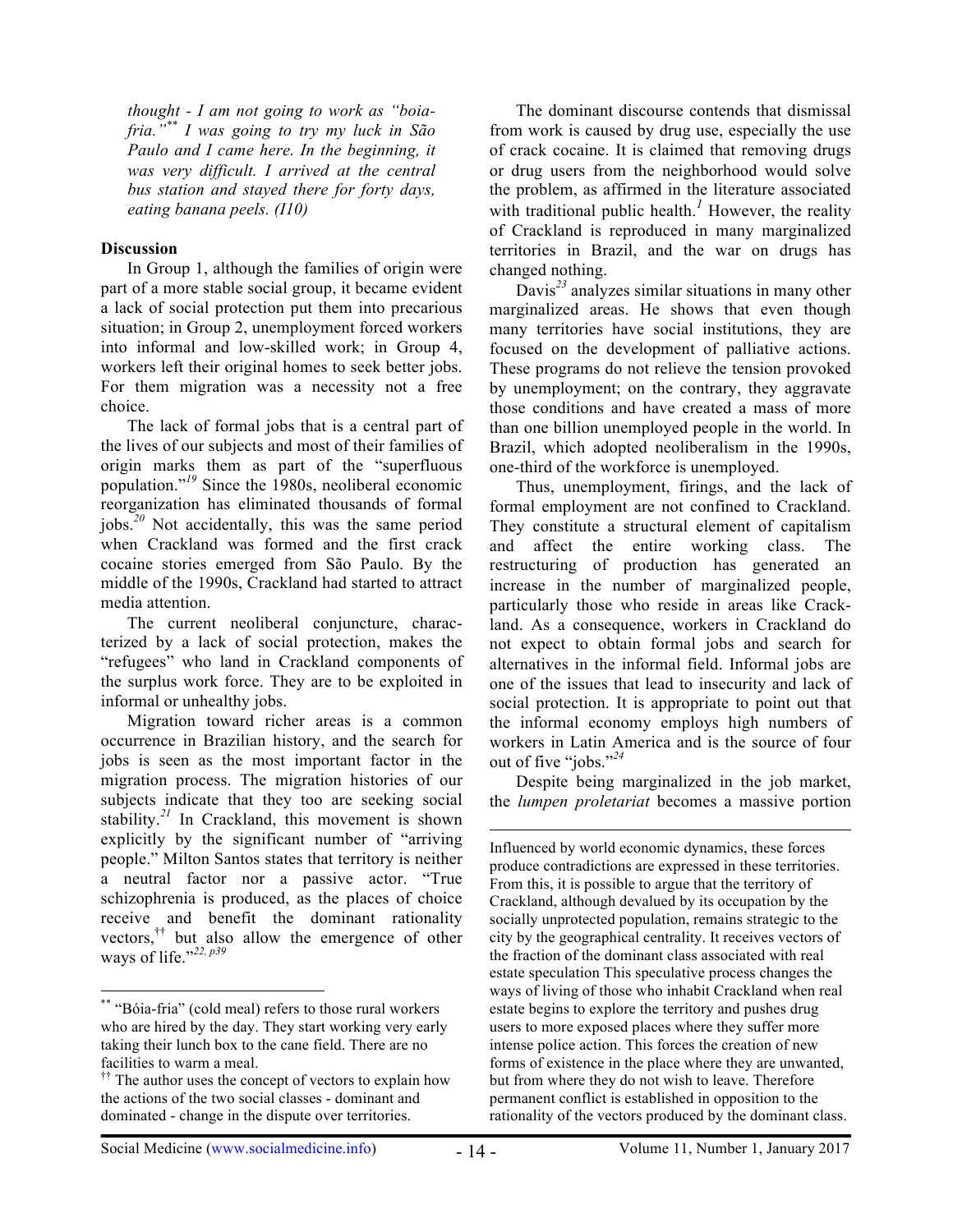of capitalist society. Social mobility may occur as people move from being in the proletariat to being in the *lumpen proletariat* and visa versa.*<sup>24</sup>*

The *lumpen proletariat* is composed primarily of informal workers and is an expression of the marginalized peri-urban communities commonly seen in places like Crackland. Drug dealing is a very popular informal job.

Some unprotected groups stand out in the context of marginalization, such as poor migrants. This group seeks better living conditions and social protection by migrating to big cities. Many migrants go to Crackland, as the territory allows them to become invisible. It is also a desirable territory because it is located near the arrival points of São Paulo city; hence, it contains various third-sector social institutions (non-governmental organizations and other non-profit groups) as well as public institutions, who offer a guarantee of assistance in situations of extreme misery and illness.

The "collective ill-being"*<sup>25</sup>* seen in Crackland is therefore directly connected to both exploitation, which creates extreme social inequality, and the lack of social protection, which abandons individuals to their own destiny.

Castel<sup>26</sup> calls this type of ill-being "disaffiliation," a concept we also found useful for understanding Crackland. It describes a condition resulting from the failure of the state to maintain a society able to guarantee that all subjects, regardless of background, have access to an existence free from unemployment, illness, and work accidents. Among other things, it means the working class is not protected. The present insecurity is largely a result of the "fragility of protective regulations."

In a study conducted in Canada and the United States, Bourgois*<sup>27</sup>* makes a similar argument. He concludes that the structural dimension of unemployment and the inefficiency of public policies create groups ever more exposed to drug consumption, such as African-Americans, Latinos, rural-urban migrants, and prisoners. In Brazil, the "war on drugs" is one of the most efficient incarceration engines, affecting mainly the poor and black youths.*<sup>28</sup>* The study of macrosocial contexts can confront the reductionist hypothesis that drug use is related to the power of the drug over the brain and/or is a matter of individual choice.*<sup>29</sup>*

# **Conclusion**

The social reproduction of ten individuals who live or circulate in Crackland was analyzed by using the SRI. This revealed that having no social institutions, or having ineffective ones, served equally to aggravate social insecurity and to marginalize stable groups that need societal institutions at some point in their lives.

Are there other solutions for them? What happens when people's lives are submitted to the logic of the market without the necessary support of social institutions? Crackland seems to be one answer, one that proves that capitalism in its present phase reproduces social marginalization and aggravates pauperization.

The problem of poverty and misery in Crackland is not explained by the consumption of crack cocaine, but by the worsening of the *social issue.* Our results show that the "social subjects" who make up Crackland can be characterized as individuals who want to work, but appear to be discouraged by the absence of formal or decent job opportunities. Some thought that their lack of education was the real reason for their condition. Yet most people with formal education do not have stable jobs or are unemployed. There is much suffering and resentment, but not much consciousness regarding how society assigns them to their role as lumpen proletariat.

We also conclude that the use of crack cocaine is a phenomenon of the public rather than the private sphere. The media's reporting on the "war on drugs" points the finger at the drug or the drug traffickers, not at capitalism's failure to fulfill its civilizing promise to ensure human rights for all.

The occupants of Crackland are thus exposed and devoid of social protection. They must rely on their own self-defense strategies developed by living on the streets. One of these strategies is not to sleep at night; stimulant drugs serve this purpose very well. Staying up all night provides a sense of protection, as people on the streets are more at risk of being raped or even burned during the night.

The purpose of this research was to produce a basis for further emancipatory public policies developed from the harm reduction movement in opposition to the policies based on the "war on drugs." The limitations of this study are mainly related to the impossibility of building complete life histories with long in-depth interviews and getting feedback from the interviewees on the findings, since they are people who are hard to reach. Future work should examine Crackland as a space of socialization and "protection" for the marginalized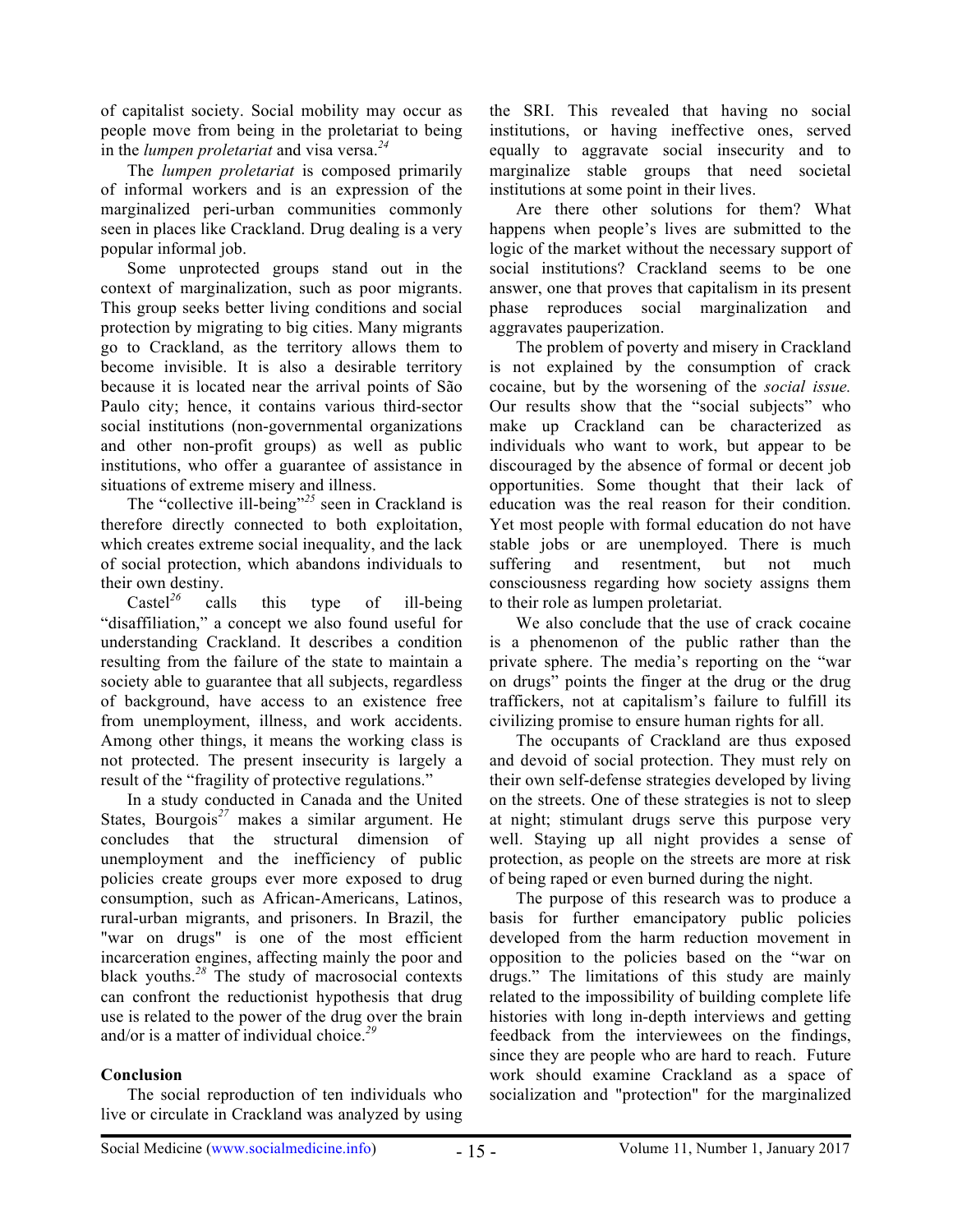portion of the *lumpen proletariat* that appears to find refuge there.

## **References**

- 1. Raupp L, Adorno RCF. [Crack usage circuits in the downtown area of the city of São Paulo (SP, Brazil)]. Cien Saude Colet. 2011.16 (5): 2613-2622.
- 2. Mosqueira TM. Renovation of the Light region São Paulo History Center: urban projects and intervention strategies [thesis of master's degree]. Faculty of Architecture and Urbanism, University of São Paulo, 2007.
- 3. Campaña A. Em busca da definição de pautas atuais para o delineamento de estudos sobre condições de vida e saúde. In: Barata RB, editors. Condições de vida e situação de saúde. Rio de Janeiro: Abrasco, 1997. p.115-65.
- 4. Breilh J. Epidemiology of the 21st century and cyberspace: rethinking power and the social determination of health. Rev. bras. epidemiol. [online]. 2015;18(4):972-982. ISSN 1415-790X. http://dx.doi.org/10.1590/1980-5497201500040025.
- 5. Trapé CA. The measurement of social class in critical epidemiology: a proposal of approximation from the category of social reproduction [thesis]: School of Nursing, University of São Paulo. 2011.
- 6. Frúgoli Jr H, Spaggiari E. [From crackland to junkies: ethnographic paths in the neighborhood of Luz]. Ponto URBE [Online], 2011(6).[cited 2016 Mar 5]. Available on: http://pontourbe.revues.org/1870
- 7. Schor SM, Vieira MAC. [Main results of the socioeconomic profile of the homeless in the downtown area of São Paulo], 2010. The Institute of Economic Research Foundation - Fipe. [cited 2016 Mar 5] Available on: https://goo.gl/ZeMOJ6
- 8. Varanda W, Adorno RCF. [Urban disposable: discussing the complexity of the homeless and the challenge for health policies]. Saude e Soc. 2004.13(1):56-69.
- 9. Bastos FI, Bertoni N. [National Survey on the use of crack: who are the users of crack and / or the like in Brazil? how many are in the state capitals?] Rio de Janeiro: Editora ICICT / FIOCRUZ. 2014. [cited 2016 Mar 5] Available on: http://www.arca.fiocruz.br/bitstream/icict/10019/2/U soDeCrack.pdf
- 10. Rui T. [Usage of "Luz" and "cracolândia": fieldwork of spatial practices]. Saude e soc. 2014; 23(1):91- 104.
- 11. Wolff SFS. [Jardim América: the first neighborhood-Garden of São Paulo and its architecture]. São Paulo: EDUSP; 2015.
- 12. Netto JP. [Monopolist capitalism and social service]. São Paulo: Cortez; 2001.
- 13. Encyclopedia of Marxism. Available in: https://www.marxists.org/glossary/terms/e/s.htm#ess ence.
- 14. Soares CB. [Contemporaneous drug consumption and youth: the construction of the object on the grounds of collective health]. [habilitation thesis]. School of Nursing, University of São Paulo, 2007.
- 15. Silva SM, Soares CB, Santos VE. An Evaluation of the Harm Reduction Unit in Santo André City, São Paulo State, Brazil. Social Medicine (Social Medicine Publication Group). 2010; 5(3): 161-167.
- 16. Aguiar ZN, Soares CB. The qualification of nursing attendants: transformations in work and life. Rev Lat Am Enfermagem. 2004; 12 (4): 614-622.
- 17. Bardin L. [Content Analysis]. São Paulo: Livraria Martins Fontes; 1977.
- 18. Resolution nº 466, December 12, 2012. [Resolution on regulatory guidelines and standards for research involving human subjects]. Ministry of Health. Brasília. 2012 [cited 2016 Mar 5] Available on: http://bvsms.saude.gov.br/bvs/saudelegis/cns/2013/re s0466\_12\_12\_2012.html
- 19. Engels F. [The Condition of the Working Class in England] (Trans. Schumann, B. A) São Paulo: Boitempo Editorial (Originally published work in 1845); 2008.
- 20. Stotz EN. [Poverty and Capitalism]. In Valla VV, Stotz EN, Algebaile EB, [Editors]. [To understand poverty in Brazil]. Rio de Janeiro: National Public Health School Sérgio Arouca. 2005: 53-72.
- 21. Maricato E. [Urbanism in the periphery of the globalized world: Brazilian cities]. São Paulo Perspec. 2000;4(14): 21-33.
- 22. Santos M. [For another globalization: the single thought to the universal consciousness]. (6th ed.) Rio de Janeiro: Record; 2001. ).[cited 2016 Dez 5]. Available on: 000 http://www.educadores.diaadia.pr.gov.br/arquivos/Fi le/2010/sugestao\_leitura/sociologia/outra\_globalizac ao.pdf
- 23. Davis M. [Planet of Slums]. (Trans. Medina B). São Paulo: Boitempo Editorial; 2006.
- 24. Viana N. [Capitalism: Full accumulation]. Aparecida: Santuário/Ideias & Letras; 2009.
- 25. Santos VE Soares CB. Psychoactive substance abuse from a collective health perspective: a reflection about social values and fetishism. Health & Social Change. (4) 2. 2013 38-54.
- 26. Castel R. [The Roads to Disaffiliation: Insecure Work and Vulnerable Relationships]. International